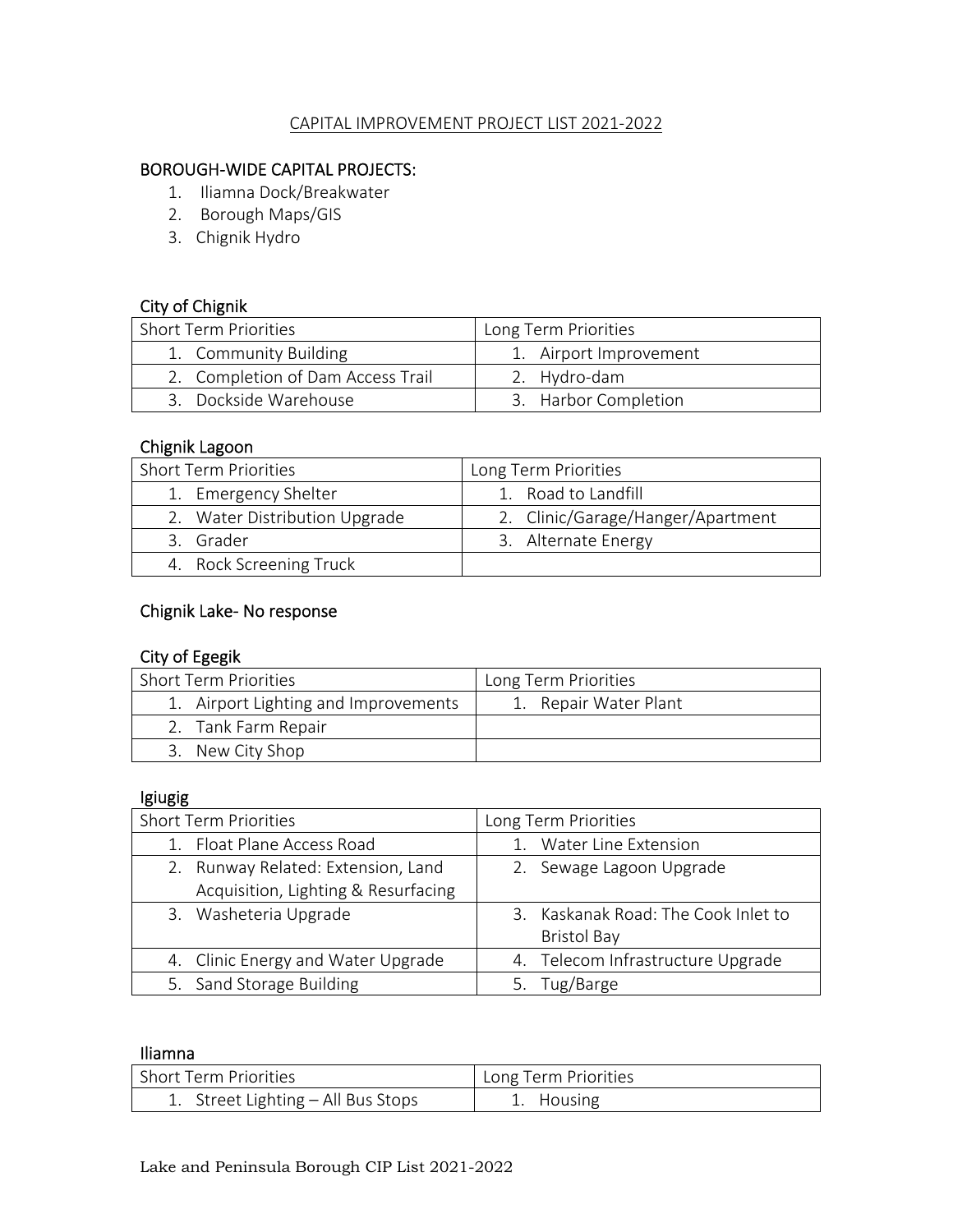| 2. Street Lighting - All Major Facilities | 2. Dock- Break Water      |
|-------------------------------------------|---------------------------|
| 3. Heavy Equipment-Dump Truck,            | 4. Senior Living Facility |
| Excavator                                 |                           |

#### Kokhanok

| <b>Short Term Priorities</b> | Long Term Priorities        |
|------------------------------|-----------------------------|
| 1. Capacity Building         | 1. Land Planning            |
| 2. Electrical Upgrades       | 2. Roads and Infrastructure |
|                              | <b>Renovations</b>          |
| 3. Backhaul Project          | 3. Multi-Purpose Facility   |

## Levelock

| <b>Short Term Priorities</b> | Long Term Priorities  |
|------------------------------|-----------------------|
| 1. Water Truck               | 1 Dock                |
| 2. Boat Launch               | 2. Airport Extension  |
| 3. Fuel Delivery Truck       | 3. Levelock Rec. Park |

# Newhalen

| <b>Short Term Priorities</b>                                                   | Long Term Priorities                                 |
|--------------------------------------------------------------------------------|------------------------------------------------------|
| Support Landfill Burn Bin-fencing<br>1.                                        | 1. Land Planning/Housing                             |
| 2. Appropriate Land for Old Cars                                               | 2. Road Extension/Safety Trails                      |
| 3. Subsistence Harvest Building                                                | 3. Newhalen Dock                                     |
| 4. Support Community<br>Playground/Park                                        | 4. Assistant Living Home/Apartments                  |
| 5. Support PCE                                                                 | Garage to Store City<br>5.<br>Equipment/Office Space |
| 6. Support Letter with Newhalen<br>Tribal for Trooper and VPSO for<br>Newhalen |                                                      |

## Nondalton

| <b>Short Term Priorities</b>       | Long Term Priorities             |
|------------------------------------|----------------------------------|
| 1. Nondalton Iliamna Road & Bridge | Sewer System Improvements<br>1.  |
| 2. Complete Bulk Fuel Facility     | 2. New Water Storage Tank        |
| 3. Heavy Equipment Repairs         | 3. Rehab Brown Building          |
| 4. Road Improvements Projects      | 4. New Multi-use Facility        |
| 5. Equipment Storage               | 5. Heated Storage for Heavy      |
|                                    | Equipment                        |
| 6. New Fire Truck                  | 6. Community Park Improvements   |
| Carnival<br>7.                     | <b>Housing Development</b><br>7. |
|                                    | 8. VPSO Housing                  |